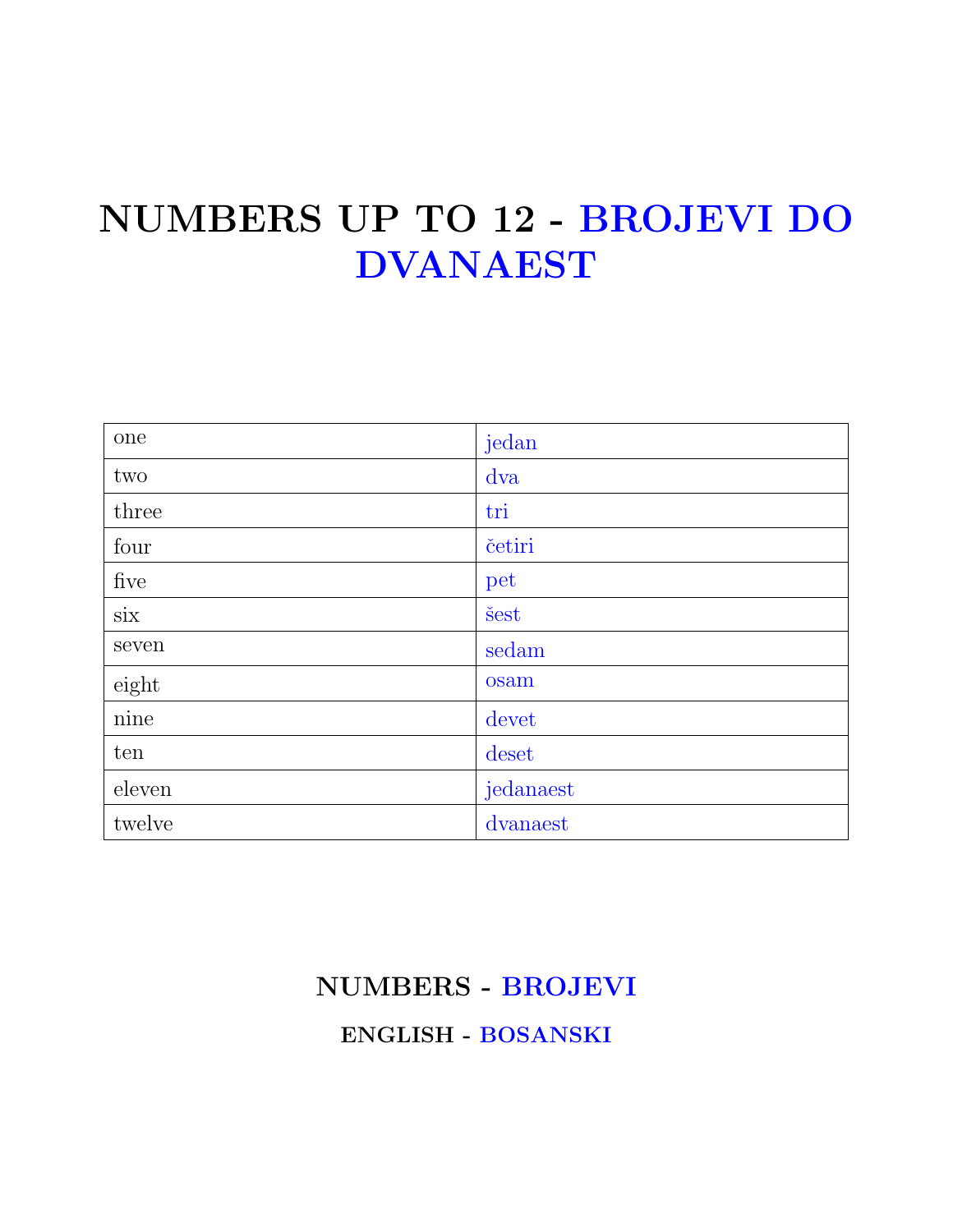## SOME NUMBERS WITH TWO DIGITS - NEKI DVOCIFRENI BROJEVI

| thirteen  | trinaest   |
|-----------|------------|
| fourteen  | četrnaest  |
| fifteen   | petnaest   |
| sixteen   | šesnaest   |
| seventeen | sedamnaest |
| eighteen  | osamnaest  |
| nineteen  | devetnaest |
| twenty    | dvadeset   |
| thirty    | trideset   |
| forty     | četrdeset  |
| fifty     | pedeset    |
| sixty     | šezdeset   |

#### NUMBERS - BROJEVI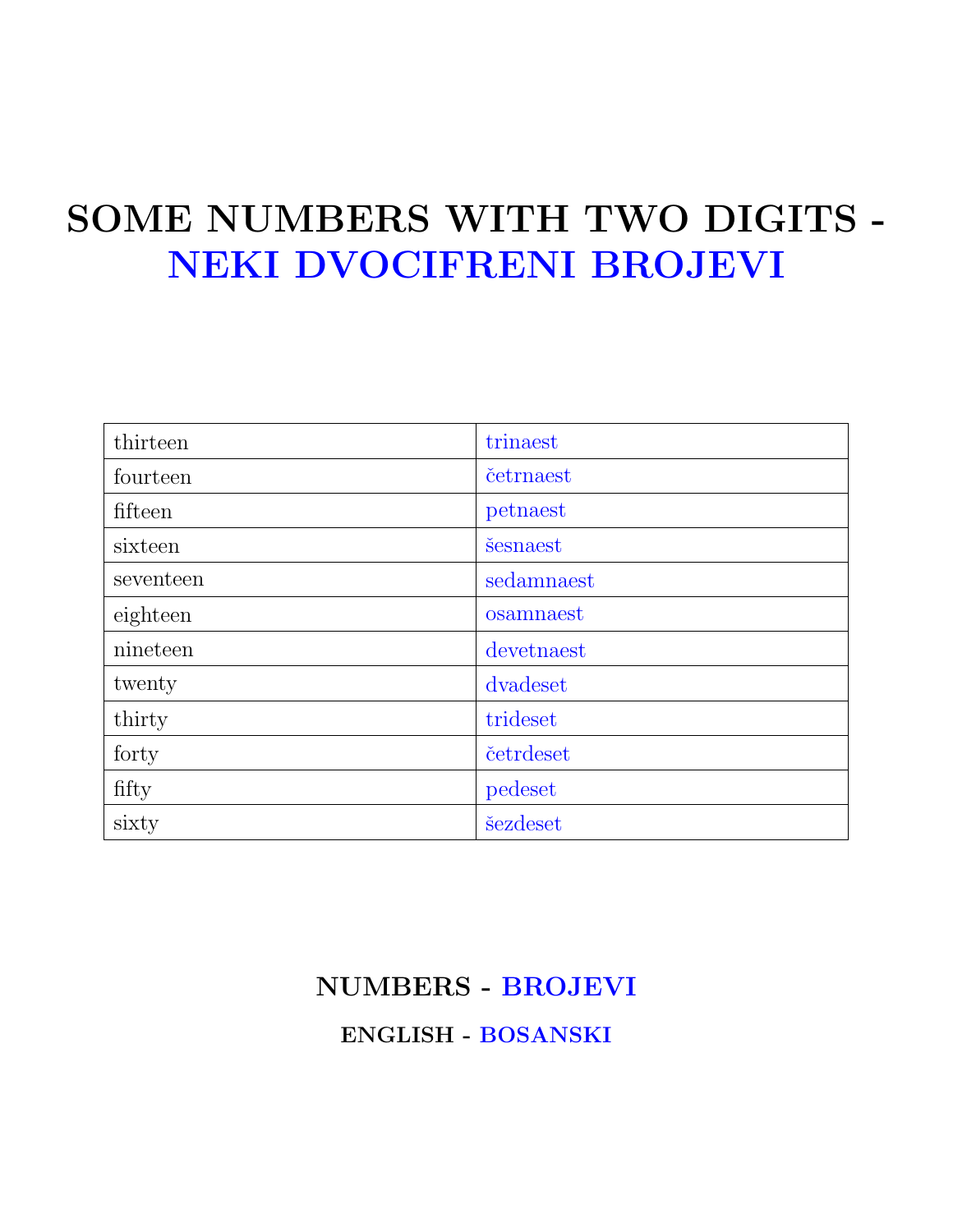# MORE INTEGERS - JOŠ BROJEVA

| seventy              | sedamdeset      |
|----------------------|-----------------|
| eighty               | osamdeset       |
| ninety               | devedeset       |
| one hundred          | stotinu         |
| one thousand         | hiljadu         |
| ten thousand         | deset hiljada   |
| one hundred thousand | stotinu hiljada |
| one million          | milion          |
| one billion          | milijarda       |
| one trillion         | bilion          |
| zero                 | nula            |
| negative one         | minus jedan     |

### NUMBERS - BROJEVI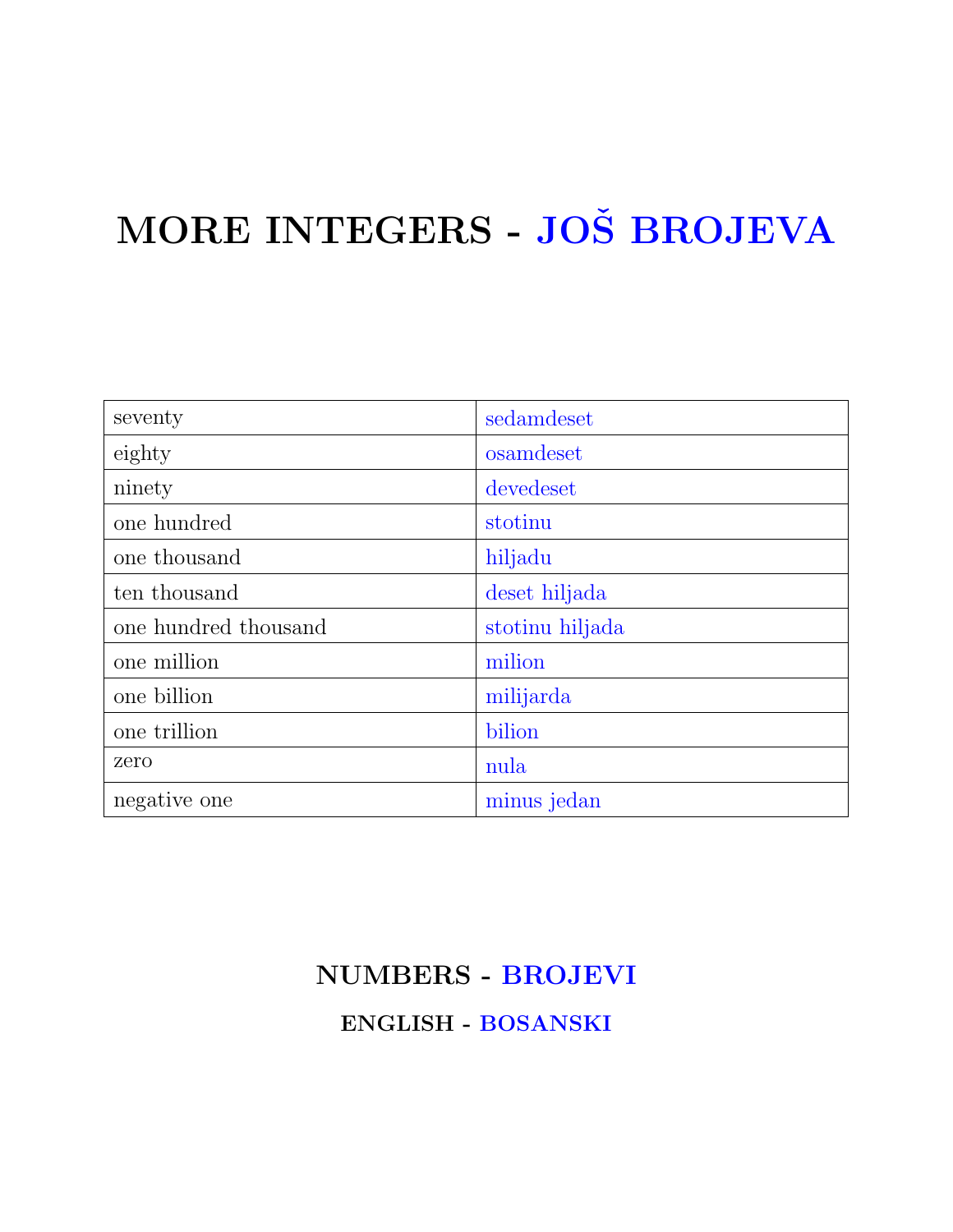### EXAMPLES OF NUMBERS - PRIMJERI BROJEVA

| twenty-one                         | dvadeset jedan                  |
|------------------------------------|---------------------------------|
| thirty-two                         | trideset dva                    |
| forty-three                        | četrdeset tri                   |
| fifty-four                         | pedest četiri                   |
| sixty-five                         | sezdeset pet                    |
| seventy-six                        | sedamdeset šest                 |
| eighty-seven                       | osamdeset sedam                 |
| ninety-eight                       | devedeset osam                  |
| one hundred one                    | stotinu jedan                   |
| two hundred forty                  | dvjesto četrdeset               |
| twelve thousand three hundred four | dvije hiljade tristo četiri     |
| six billion twelve million         | šest milijardi dvanaest miliona |
| two hundred thousand three         | dvjesto hiljada tri             |

#### NUMBERS - BROJEVI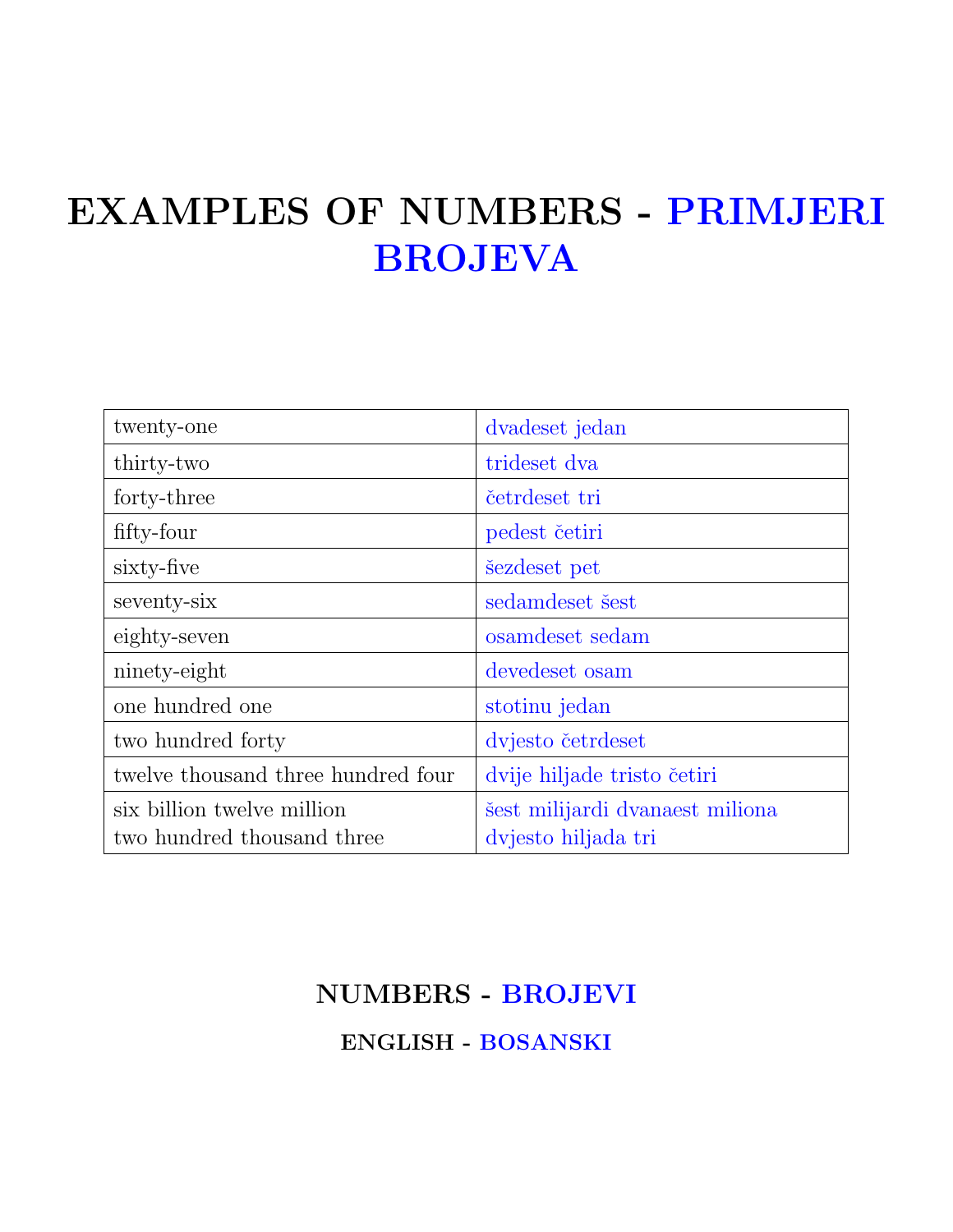### FRACTIONS - RAZLOMCI

| one half                       | jedna polovina  |
|--------------------------------|-----------------|
| one third                      | jedna trećina   |
| one fourth (one quarter)       | jedna četvrtina |
| one fifth                      | jedna petina    |
| one sixth                      | jedna šestina   |
| one seventh                    | jedna sedmina   |
| one eight                      | jedna osmina    |
| one nineth                     | jedna devetina  |
| one tenth                      | jedna desetina  |
| two thirds                     | dvije trećine   |
| three fourths (three quarters) | tri četvrtine   |
| four fifths                    | četiri petine   |

### NUMBERS - BROJEVI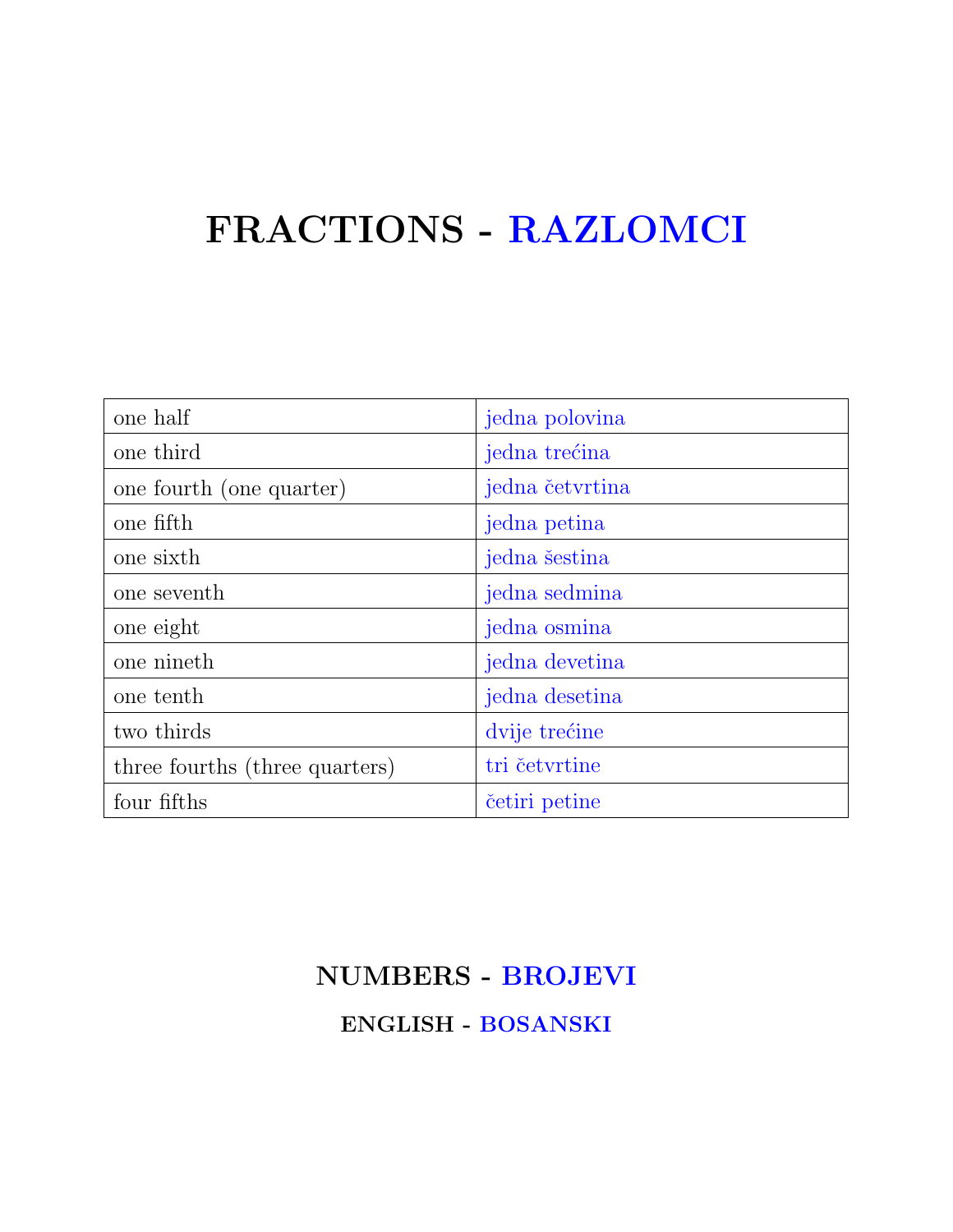### DIGITS - CIFRE

| first digit, last digit    | prva cifra, zadnja cifra              |
|----------------------------|---------------------------------------|
| six-digit number           | šestocifreni broj                     |
| decimal point              | decimalna tačka                       |
| decimal comma              | decimalni zarez                       |
| integer part, decimal part | cijeli dio, dio iza decimalnog zareza |
| ones                       | jedinice                              |
| tens                       | desetice                              |
| hundreds                   | stotice                               |
| thousands                  | hiljadice                             |
| tenths                     | desetinke                             |
| hundredths                 | stotinke                              |
| thousandths                | hiljadinke                            |
| ten-thousandths            | desethiljadinke                       |

### NUMBERS - BROJEVI